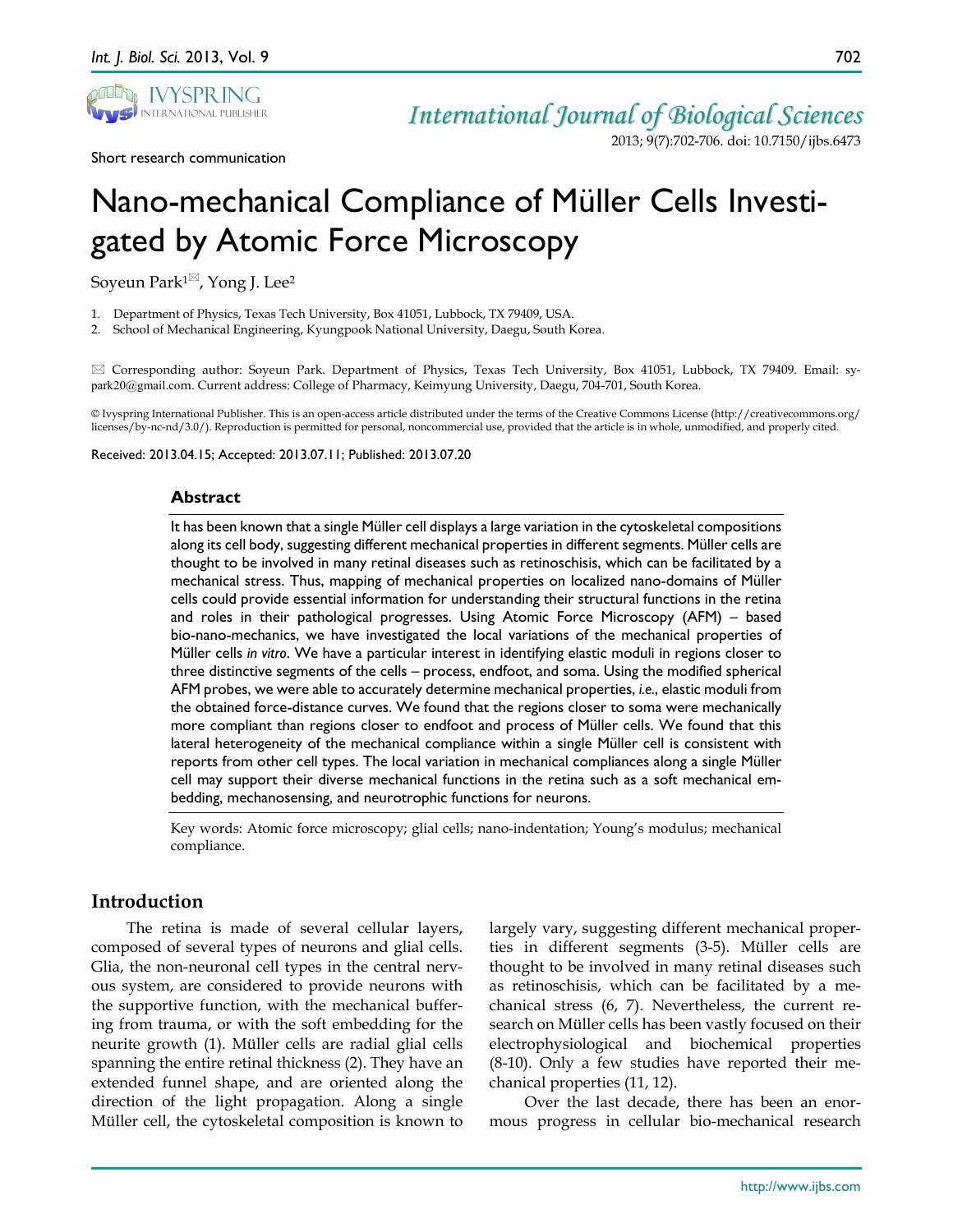(13-15). Many techniques such as optical tweezers, micropipette aspiration, and magnetic twisting cytometry were developed to quantitatively assess mechanical properties of a single cell. Among these techniques, atomic force microscopy (AFM) – based biomechanics gained a special attention. Unlike global measurement techniques, the AFM as a nano-indenter is capable of measuring mechanical properties from localized nano-domains within a single cell with a nano-meter lateral resolution in liquid environment (16). Although the conventional nano-indentation with AFM suffers from a high stress produced by a sharp AFM tip, we have achieved a remedy for this issue by using a modified spherical tip with a controlled non-destructive stress (100 Pa – 10 kPa) (17).

In this paper, in order to elevate the understanding of physiological and mechanical function of Müller cells, we investigate the local variation of mechanical properties, *i.e.*, elastic moduli of Müller cells using AFM biomechanics. The AFM nano-indentation experiments were performed for the endfeet, soma, and processes of Müller cells as shown in **Fig. 1**. The standard Hertz model was applied to calculate the elastic moduli from the force-distance (*f-d*) curves obtained from nano-indentation experiments (18).

One measurement point was selected from each morphologically different region of a single cell. It is not feasible to obtain AFM topographic images of a whole cell with a reasonable scanning stress because Müller cells usually did not develop robust adhesion to a hard glass substrate, and the thickness measured from the hard substrate to apical membrane was beyond the vertical range of the AFM scanner (7.5 µm). Thus, before taking *f-d* curves, we identified measurement points by obtaining the AFM topographic images only near the apical membrane of cells with a minimal scanning stress in order to prevent cells from disengaging from the substrate.

The Hertz model fits well with the *f-d* curves regardless of the measurement regions as shown in **Fig. 2A**. The plateaus of the elastic constant *K* vs. δ*/R* in **Fig. 2B-D** imply that Müller cells display a mechanically linear and homogeneous behavior within the observed stress range.

The average elastic constants *K* determined from three distinctive regions of Müller cells are shown in **Fig. 3**. The statistical analyses were performed to determine whether the elastic constants vary in different morphological regions of Müller cells. As plotted in **Fig. 3**, the elastic constant *K* in the regions closer to the soma (Avg  $\pm$  Stdev = 546  $\pm$  311 Pa, n = 12) were significantly lower than those in the regions closer to the endfoot  $(2,185 \pm 866 \text{ Pa}, \text{ n} = 12)$   $(p = 2.59 \times 10^{-5})$  and the distal process  $(2,423 \pm 722 \text{ Pa}, \text{ n} = 10)$  (p= 9.18  $\times$ 10-4). However, the endfoot and the distal process did not display a statistically meaningful difference from each other. Thus, from the statistical analyses of the elastic constants determined from the local domains of Müller cells, we found that Müller cells are mechanically heterogeneous in the lateral direction, although they seem to display a mechanical homogeneity in the vertical direction (see the plateau of **Fig. 2B-D**).



**Fig 1. (a)** The bright field optical image of a modified AFM probe using the spherical polystyrene beads. **(b)** The schematic description of where AFM force-distance (*f-d*) curves were obtained from a Müller cell. The *f-d* curves were obtained from the process, soma, endfoot of a single Müller cell after obtaining a topographic image on the apical surface of each region. The dashed line represents that the scanning force was limited to the apical surface.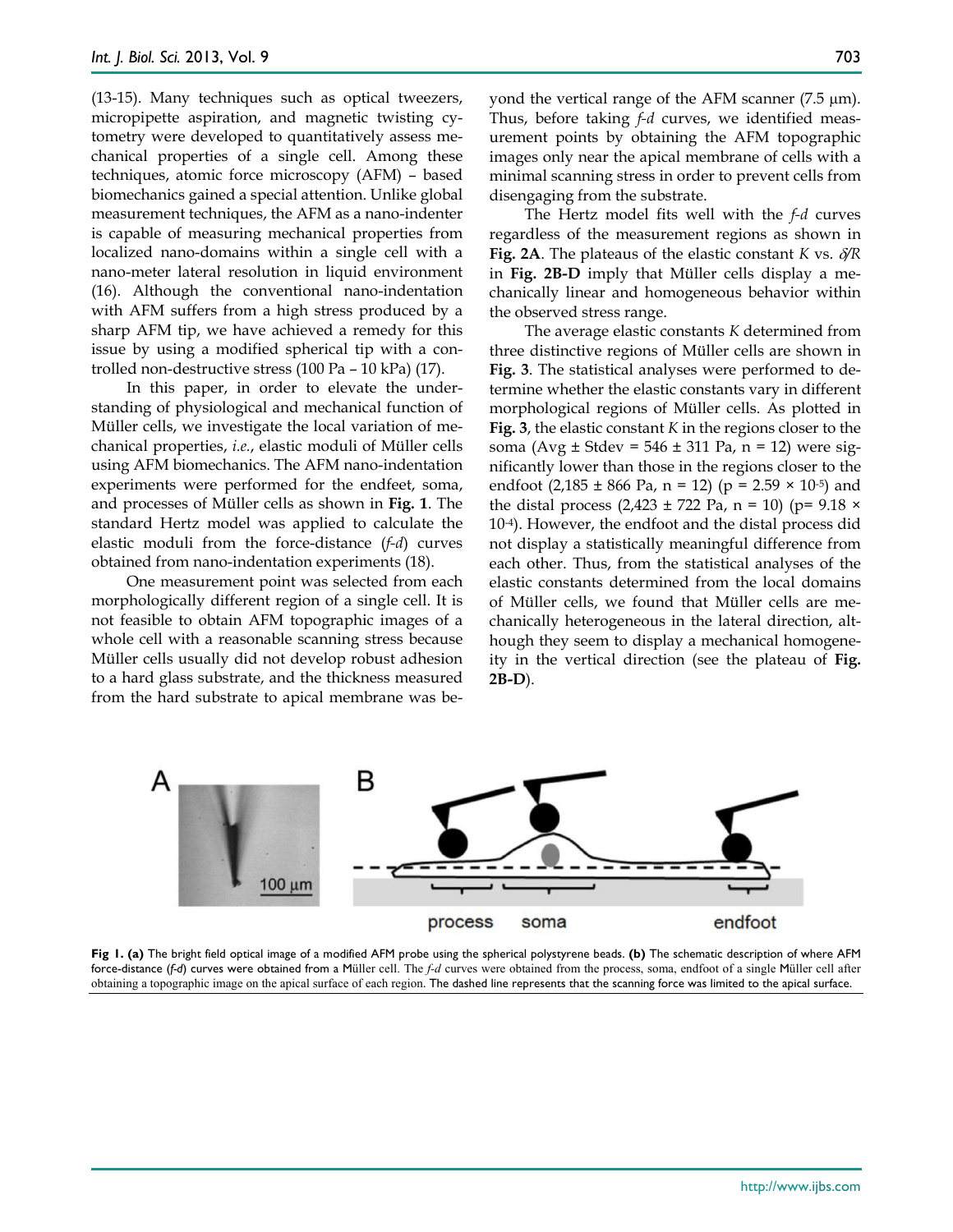

**Fig 2**. **(a)** The representative *f-d* extension curves obtained from points closer to three different regions of a Müller cell. The obtained data (dots) fit well with the Hertz model (solid lines).While the *f-d* curves obtained from the endfoot and process resemble each other, the one obtained from the soma deviates from other curves. The elastic constant (*K*) – indentation (δ) curves corresponding to data presented in (a) were presented in **(b)** for endfoot**, (c)**  for soma, and **(d)** for process. The insets are the AFM deflection images (25 µm × 25 µm) obtained from the AFM contact mode imaging from each region. The *f-d* curve measurement point was shown as a dot in the inset. The plateau of *K* implies a mechanically linear and homogeneous behavior of Müller cells in the vertical direction.



**Fig 3.** The average elastic constants measured from regions closer to the endfoot, soma, and process. The error bar represents the standard deviation (\* p<0.01). *n* represents the number of the AFM indentation experiments from multiple cells.

The lateral heterogeneity of mechanical compliance, *i.e.*, elastic moduli observed in Müller cells is consistent with the previous reports (11, 17, 19). Due to the compositional difference in the cytoskeletal organization in local regions of a Müller cell, the regions closer to the endfeet, soma, and process can be discerned by their mechanical properties. The local variation in the mechanical compliance along a single Müller cell may enable their diverse mechanical function in the retina. Müller cells protect neurons from a mechanical trauma by providing a soft mechanical buffering, mechano-sensing, and neurotrophic functions. We found that the observed elastic moduli of the endfeet and process in our study are higher than values reported in the other study (11). In addition, we found a different signature of local variations in mechanical compliances along a single Müller cell. We postulate that this difference may be partly attributed from the differences in contact stress provided by the AFM tip or by the different methodological approach. While we applied a static stress on a cell, others applied a high frequency stress (11). Thus, different constituents of cellular compartments can contribute to the values measured by different methodologies. We also postulate that this discrepancy can be partly caused by the difference in the origination of cells; we isolated Müller cells from rats but others from guinea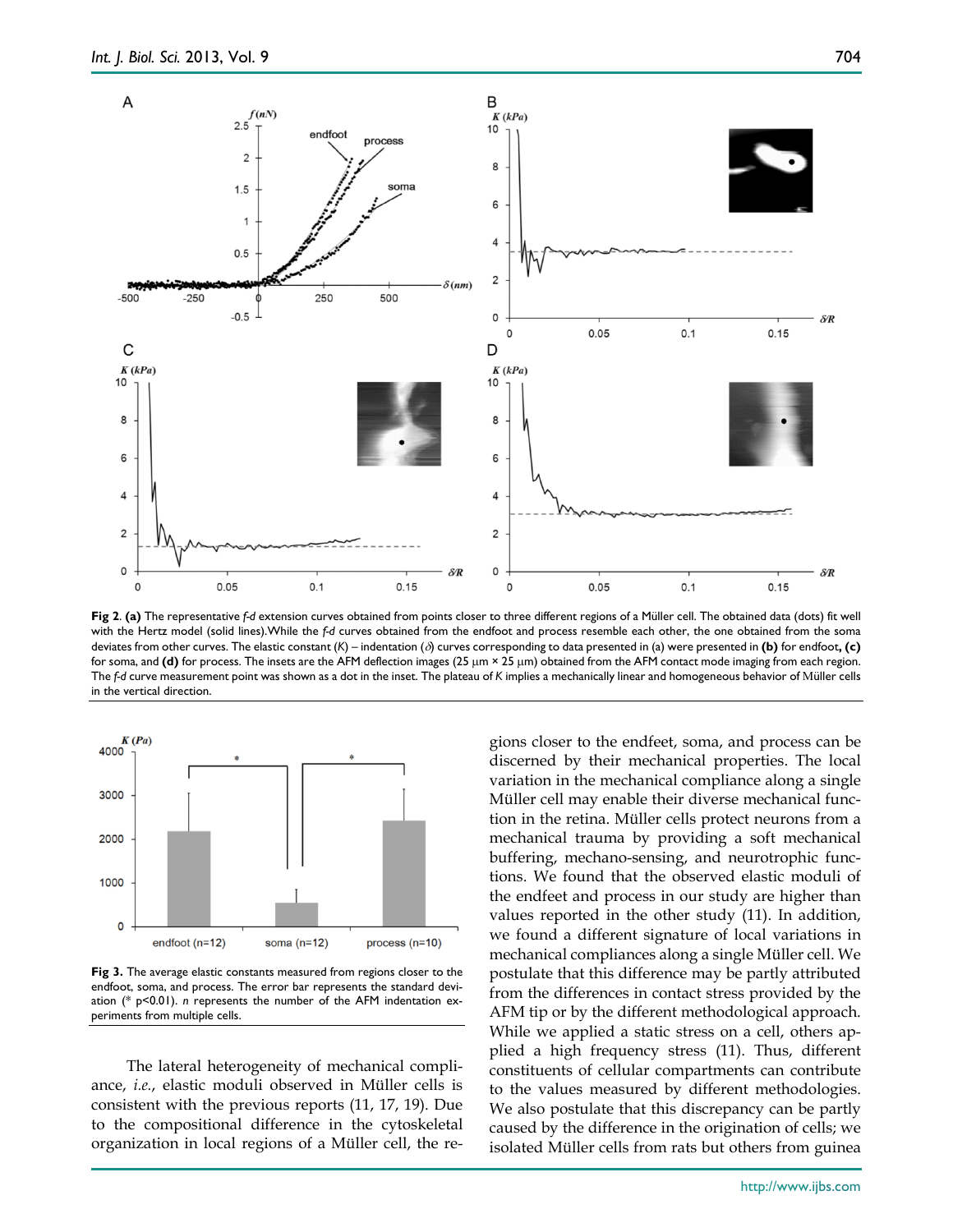pigs (11). In addition, there is a report that Müller cells from other regions of the retina differ in their structural characteristics (19).

In this study, we have investigated the local variations in the mechanical properties of rodent Müller cells using AFM-based biomechanics *in vitro*. The mechanical mapping of Müller cells may shed a light on the mechanism of retino-pathological processes and provide a key concept to understand the pathological dysfunctions involving Müller cells.

# **Materials and Methods**

#### **Experimental Animals.**

Fifteen adult Long-Evans rats (weight range, 250-350 g) of either sex were used. All animal care and experimental procedures were approved by the Institutional Animal Care and Use Committee. Experiments were carried out in accordance with the ARVO statement for the use of animals in Ophthalmic and Vision Research. Animals were deeply anesthetized with urethane  $(2 \text{ g/kg}$  intraperitoneally). Retinas were dissected and immediately followed by the cell-isolation procedure.

# **Cell Isolation.**

We soaked freshly prepared retinal pieces in  $Ca<sup>2+</sup>$ - and Mg<sup>2+</sup>-free PBS with 0.05–0.1 mg/ml Papain (Sigma Aldrich, St. Louis, MO) for 30 min at 37°C and then washed them with PBS containing 200 units/ml DNase I (Sigma Aldrich, St. Louis, MO). In order to obtain isolated cells, the tissue pieces were gently rubbed by a pipette. After collecting the supernatant, PBS was replaced by a physiological salt solution (PSS; 136 mM NaCl/ 3 mM KCl/1 mM  $MgCl<sub>2</sub>/2$  mM  $CaCl<sub>2</sub>/10$  mM Hepes/10 mM D-glucose). The pH of the solution was adjusted to 7.4 by using 1M Tris buffer.

## **AFM measurements.**

All AFM measurements of cells placed on pre-cleaned glass substrates were taken with Autoprobe CP atomic force microscope (Park Scientific Instruments, Sunnyvale, CA) in liquid environment. During AFM measurements, a small amount of the medium solution was provided periodically through the inlet of the liquid cell (Park Scientific Instruments). The data collection was carried out only for the first three hours after starting a measurement to ensure the healthiness of the cells. A polystyrene bead (Seradyn Particle Technology, Indianapolis, IN) glued to commercial cantilevers (Microlevers, Veeco Probes, Camarillo, CA) were used to obtain a well-defined contact area, and to reduce the stress from otherwise sharp AFM tips (17). The cleanliness and the radius of

the modified probe tip  $(1.5-4 \mu m)$  were verified by the reverse AFM topographic image. The force constant of each cantilever (0.02–0.06 N/m) was calibrated against a cantilever with a known force constant. The calibration cantilever was selected when the force constants from three different calibration methods agreed within 5% (20). These three methods involve the calibration with a commercial cantilever of a known force constant (0.157 N/m, TM Microscopes), the thermal fluctuations method, and the resonant frequency method. In order to obtain the elastic moduli, the nano-indentation experiments were performed by acquiring the *f-d* curves with a one-second time interval, *i.e.*, 1 Hz, with the trigger force (1 nN - 2 nN). As a control experiment, *f-d* curves were obtained from a glass slide before taking measurements from the cells to make sure of the linear increase in force on a hard substrate as a function of the z-piezo displacement. At least 10 experiments were performed. The experimental details are described in our previous publications (17, 21).

#### **Data Analysis.**

The force  $f$  on a cell and the indentation  $\delta$  were used to generate  $f-\delta$  curves by calculating the indentation and the force from the obtained z-piezo displacements and cantilever deflections. The indentations  $\delta$  were calculated as the subtraction of the cantilever deflections from the scanner displacements. The applied force *f* was calculated by multiplying the force constant *k* with the cantilever deflection. The contact point between the tip and the sample was determined as the point where the slope of the force curve initially deviates from zero. The Hertz model was applied to determine the elastic moduli from *f-*δ curves according to **Eq.1**.

$$
K = \frac{E}{(1 - v^2)} = \frac{3}{4} \frac{f}{\sqrt{R\delta^3}}
$$
...(1)

The *f-*δ curve is converted to the curve of elastic constant  $K = E/(1-\nu^2)$  versus the dimensionless quantity δ/*R,* where *E* is the Young's Modulus, *R* is the radius of the spherical tip, and  $v (=0.33)$  is the Poisson ratio of the sample. The elastic constant *K* was obtained when it remains nearly constant as δ/*R* varies as would be expected for linear homogenous samples.

#### **Acknowledgement**

This work was supported by National Research Foundation of Korea Grant funded by Korean Government (NRF-2012R1A1A1015282) and by Basic Science Research Program through the National Research Foundation of Korea (NRF) funded by the